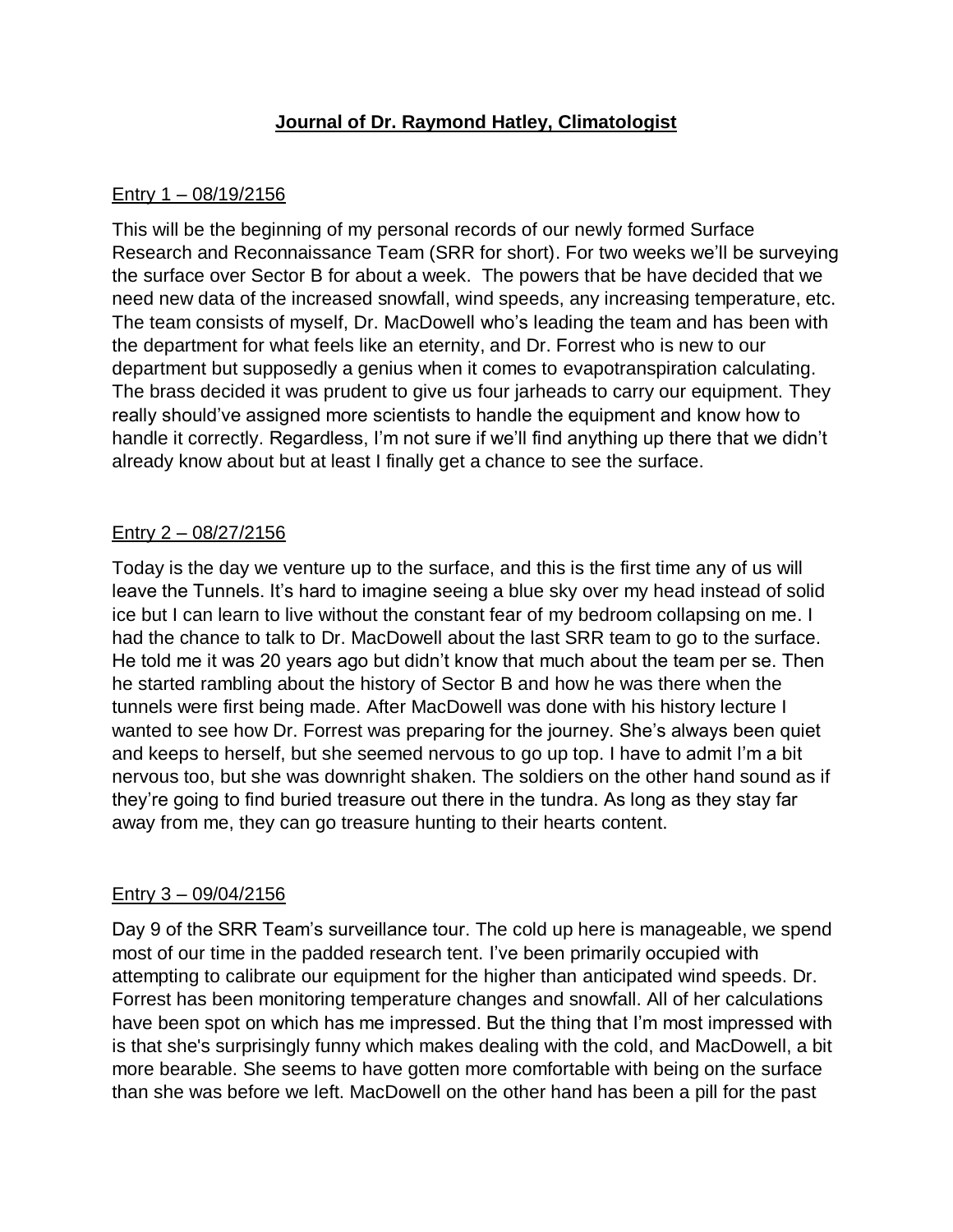week, he's been having us test and retest all of our work even to the point we work through the night. In addition to him being a hard ass, his attitude isn't helping anything. He's been short with the military boys which is understandable, but he snapped at Forrest for translating the temperature readings to Celsius instead of Fahrenheit. Lucky for us we only have to deal with MacDowell and not some hot headed soldier looking to practice his leadership skills on us. Those morons spend most of the day poking around old ruins looking for any kind of souvenir to bring back to the tunnels. I don't know what they think they'll find up here since we're 37 feet above the ground, but at least it keeps them away from the people ACTUALLY doing work.

## Entry 4 – 09/27/2156

Day 31 of our surveillance, we've been up here for too long. We've got enough data to go back to the tunnels I don't see why we need to stay up here. MacDowell is pressuring us to keep going and recording. Saying that the more we find the better picture we can paint of the future. I think he's starting to go crazy. He and Forrest have been getting into arguments more and more recently. MacDowell accuses Forrest of stealing, Forrest accuses MacDowell of spying on her, MacDowell accuses Forrest of sabotaging his research, and Forrest accuses MacDowell of overwriting her research. I stopped talking to them all together since their bickering is just unbearable. So much so that I started hanging around with the other soldiers, who I'm surprisingly starting to like. Sgt. Harrison is leading the squad, with Pvt. Patterson, Pvt. Rogers, and Pvt. Morgan. They're actually more interested in our work than I thought they are. They keep asking me questions about how the data we find and how it effects the life in the tunnels. While the questions are a bit repetitive, I find their overall curiosity refreshing from Forrest and MacDowell's constant arrogance. Yesterday I went exploring with them into one of the old ruins. We didn't find that much, snow covered desks and computers with frozen circuitry, but it was interesting to see the places people used to work before the snows started falling. Morgan said that most of the buildings they investigated had been offices for financial trading, but he's been cross referencing the buildings with an old map he found in the archives down in the tunnels, and suggests that if we move more westward we might find a museum. It would be nice to bring some sort of piece back to the tunnels and remind people of what life used to be.

#### Entry 5 – 10/03/2156

Day 38 of the SRR tour. MacDowell and Forrest are still at it, this time they fly into rages at anything. And their fights last practically all day. I'm imagining they'll have to live on separate ends of the tunnels when we go back. I've been avoiding them by spending